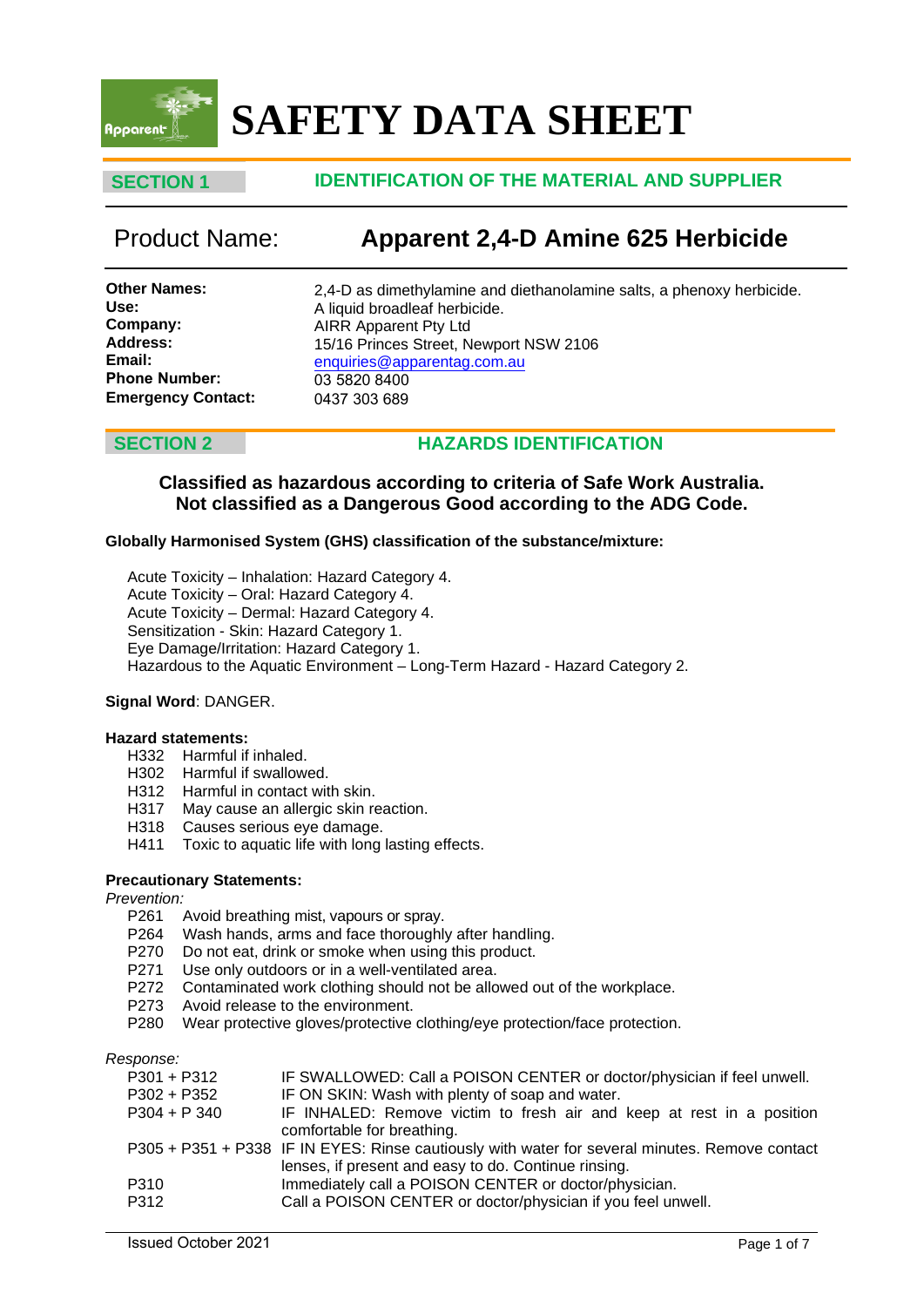# **SECTION 2 HAZARDS IDENTIFICATION** (Continued)

#### *Response (Continued):*

| P321 | Specific treatment see Safety Directions on product label.                   |
|------|------------------------------------------------------------------------------|
| P322 | Specific measures see First Aid Instructions on product label.               |
| P330 | Rinse mouth.                                                                 |
|      | P333 + P313 If skin irritation or rash occurs: Get medical advice/attention. |
| P363 | Wash contaminated clothing before reuse.                                     |
| P391 | Collect spillage.                                                            |

#### *Disposal:*

P501 Dispose of contents/container in accordance with national regulations.



### **SECTION 3 COMPOSITION/INFORMATION ON INGREDIENTS**

| <b>CHEMICAL</b>                                                    | <b>CAS NUMBER</b> | <b>PROPORTION</b> |
|--------------------------------------------------------------------|-------------------|-------------------|
| 2,4-D present as the dimethylamine and                             | 2008-39-1         | 625 g/L           |
| diethanolamine salts                                               | 5742-19-8         |                   |
| Other ingredients (including water) determined not to be hazardous |                   | <b>Balance</b>    |

### **SECTION 4 FIRST AID MEASURES**

#### **FIRST AID**

**Ingredients:**

**Ingestion:** If swallowed do NOT induce vomiting. Wash mouth with water. If poisoning occurs, contact a Doctor or Poisons Information Centre. Phone 131 126.

**Eye contact:** Immediately hold eyes open and flood gently with clean water. Ensure irrigation under eyelids by occasionally lifting them. Do not try to remove contact lenses unless trained. If irritation persists, seek medical advice.

**Skin contact:** Remove contaminated clothing and wash before re-use. Wash skin with soap and water to remove chemical. If skin is irritated, seek medical advice.

**Inhalation:** Remove to fresh air and observe until recovered. If effects persist, seek medical advice. In severe case, symptoms of pulmonary oedema can be delayed up to 48 hours after exposure.

**Advice to Doctor:** In humans, prolonged breathing of 2,4-D causes coughing, burning, dizziness, and temporary loss of muscle coordination. Other symptoms of poisoning can be fatigue and weakness with possible nausea. On rare occasions following high levels of exposure, there can be inflammation of the nerve endings with muscular effects. Product may cause serious damage to eyes. Harmful if swallowed. Respiratory tract irritant and possible skin sensitiser.

### **SECTION 5 FIRE FIGHTING MEASURES**

**Specific Hazard:** Generally considered a low risk due to the water content, but once the water has evaporated the product is combustible.

**Extinguishing media:** Not flammable. Choose extinguishing media to suit the burning material. Contain all runoff.

**Hazards from combustion products:** There is no risk of an explosion from this product under normal circumstances if involved in a fire. Product is unlikely to decompose until heated to dryness. On further heating will emit toxic fumes. Firefighters to wear self-contained breathing apparatus and suitable protective clothing if risk to of exposure to vapour or smoke.

**Precautions for fire-fighters and special protective equipment:** Isolate fire area. Evacuate downwind residents. Wear full protective clothing and self-contained breathing apparatus. Do not breathe smoke or vapours generated.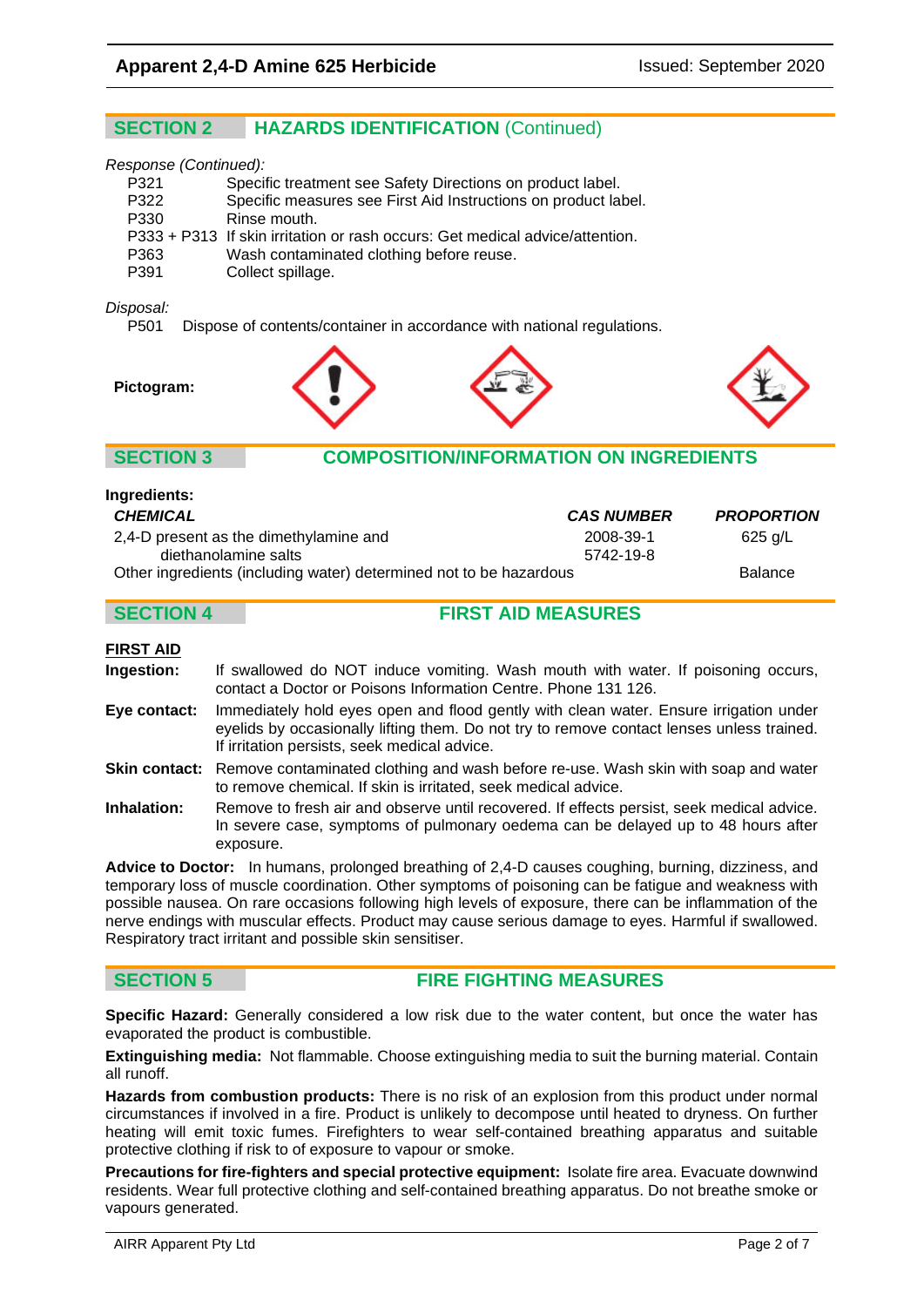**SECTION 6 ACCIDENTAL RELEASE MEASURES**

**Emergency procedures:** As a minimum wear chemical resistant waterproof clothing over a layer of normal clothing and a washable hat, elbow-length chemical resistant gloves, impervious footwear and full facepiece respirator with organic vapour/gas cartridge or canister. In the case of spillage, stop leak if safe to do so, and contain spill. Prevent spillage entering drains or watercourses. Contain and absorb spilled material with absorbent material such as sand, clay, cat litter or material such as vermiculite. Collect recoverable product for use as labelled on the product. Vacuum, shovel or pump contaminated spilled material into an approved container and dispose of waste as per the requirements of Local or State Waste Management Authorities. Keep out animals and unprotected persons. Launder protective clothing before storage or re-use.

**Material and methods for containment and cleanup procedures:** To clean spill area, tools and equipment, wash with a solution of soap, water and acetic acid/vinegar. Follow this with a neutralisation step of washing the area with a bleach or caustic soda ash solution. Finally, wash with a strong soap and water solution. Absorb, as above, any excess liquid and add both solutions to the drums of waste already collected. If a significant quantity of material enters drains, advise emergency services. Thoroughly launder protective clothing before storage or re-use.

This product is a herbicide and spills can damage crops, pastures and desirable vegetation. Prevent from entering drains, waterways or sewers. Use earthen bunds or absorbent bunding to prevent spreading of spillage.

### **SECTION 7 HANDLING AND STORAGE**

**Precautions for Safe Handling:** No smoking, eating or drinking should be allowed where material is used or stored. Poisonous if absorbed by skin contact, inhaled or swallowed. Corrosive to the eyes and skin. Will irritate the nose and throat. Avoid contact with the eyes and skin. Do not inhale vapour or spray mist. When opening the container and preparing spray or using undiluted concentrate, wear chemical resistant waterproof clothing over a layer of normal clothing and a washable hat, elbow-length chemical resistant gloves, impervious footwear and full facepiece respirator with organic vapour/gas cartridge or canister. If applying by boomspray equipment with enclosed operator's cab and air filtration or aerial spraying equipment, wear cotton overalls buttoned to the neck and wrist (or equivalent clothing) and elbow-length chemical resistant gloves. If applying by boomspray equipment with open operator's cab or hand-held spray equipment wear chemical resistant waterproof clothing over a layer of normal clothing and a washable hat, elbow-length chemical resistant gloves and full facepiece respirator with organic vapour/gas cartridge or canister. If clothing becomes contaminated with product remove clothing immediately. If product on skin, immediately wash area with soap and water. If product in eyes, wash it out immediately with water. After use and before eating, drinking or smoking wash hands, arms and face thoroughly with soap and water. After each day's use, wash gloves, respirator and if rubber wash with detergent and warm water, face shield or goggles and contaminated clothing.

**Conditions for Safe Storage:** Store in the closed, original container in a well ventilated area away from children, animals, food, feedstuffs, seed and fertilisers. Do not store for prolonged periods in direct sunlight. Not classified as a Dangerous Good. This product is a Schedule 6 Poison (S6) and must be stored, transported and sold in accordance with the relevant Health Department regulations.

### **SECTION 8 EXPOSURE CONTROLS / PERSONAL PROTECTION**

#### **Exposure Guidelines:**

Exposure guidelines have not been established for this product by Safe Work Australia.

#### **Biological Limit Values:**

No biological limit allocated.

#### **Engineering controls:**

Use in ventilated areas. Keep containers closed when not in use.

#### **Personal Protective Equipment (PPE):**

General: When opening the container and preparing spray or using undiluted concentrate, wear chemical resistant waterproof clothing over a layer of normal clothing and a washable hat, elbow-length chemical resistant gloves, impervious footwear and full facepiece respirator with organic vapour/gas cartridge or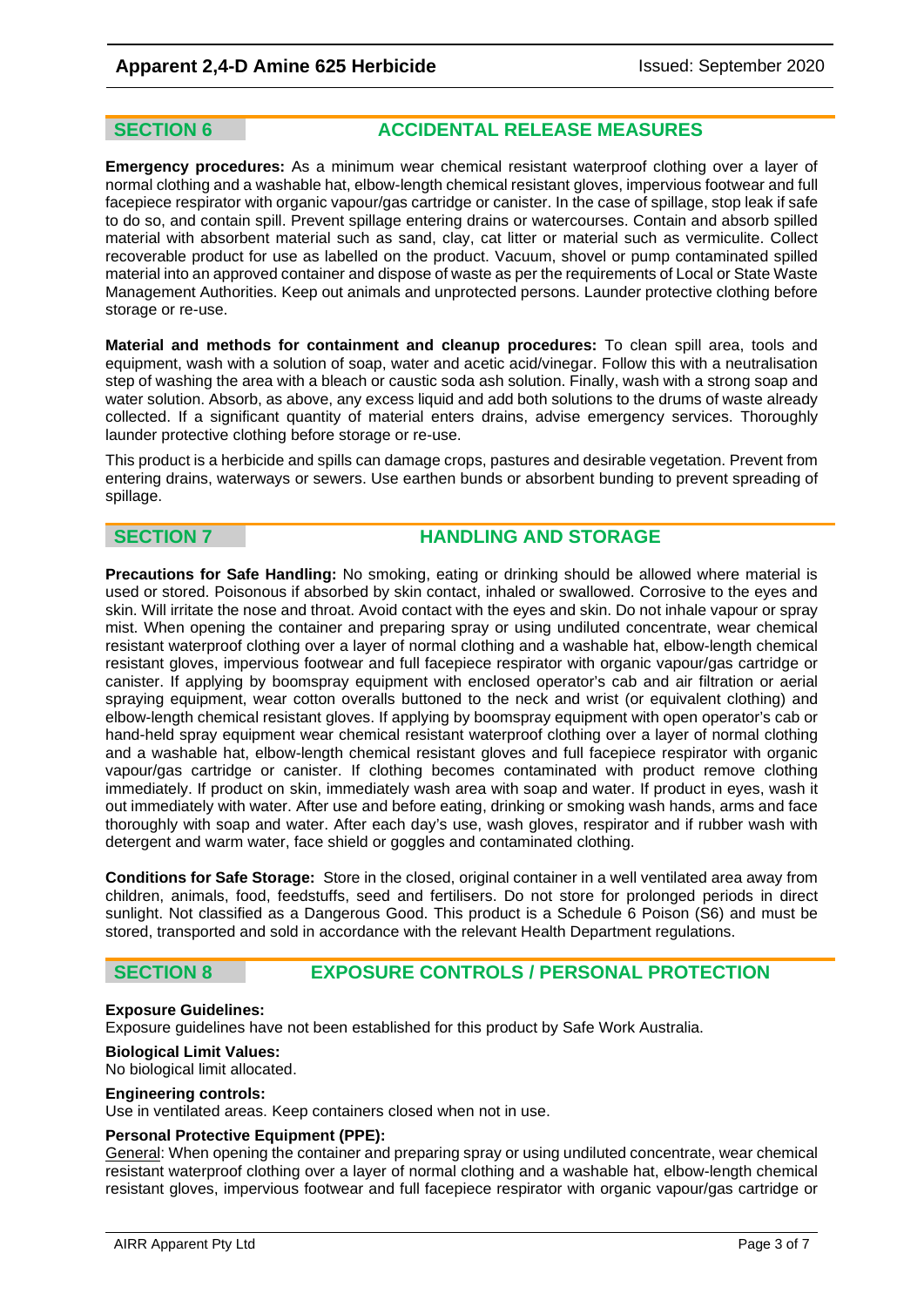### **SECTION 8 EXPOSURE CONTROLS / PERSONAL PROTECTION** (Continued)

canister. If applying by boomspray equipment with enclosed operator's cab and air filtration or aerial spraying equipment, wear cotton overalls buttoned to the neck and wrist (or equivalent clothing) and elbow-length chemical resistant gloves. If applying by boomspray equipment with open operator's cab or hand-held spray equipment wear chemical resistant waterproof clothing over a layer of normal clothing and a washable hat, elbow-length chemical resistant gloves and full facepiece respirator with organic vapour/gas cartridge or canister.

Personal Hygiene: Poisonous if absorbed by skin contact, inhaled or swallowed. Corrosive to the eyes and skin. Will irritate the nose and throat. Avoid contact with the eyes and skin. Do not inhale vapour or spray mist. After use and before eating, drinking or smoking wash hands, arms and face thoroughly with soap and water Shower at the end of the workday.

### **SECTION 9 PHYSICAL AND CHEMICAL PROPERTIES**

| Clear red/brown liquid.                   |
|-------------------------------------------|
| Ammoniacal odour.                         |
| Approximately 100°C.                      |
| Approximately 0°C.                        |
| 1.2 - 1.3 at $20^{\circ}$ C.              |
| Soluble in water.                         |
| No data available.                        |
| Not flammable.                            |
| Not corrosive.                            |
| Not flammable.                            |
| Not established.                          |
| This product is a schedule 6 (S6) poison. |
| Aqueous concentrate                       |
|                                           |

### **SECTION 10 STABILITY AND REACTIVITY**

**Chemical Stability:** Product is considered stable in ambient conditions for a period of at least 2 years after manufacture.

**Conditions to avoid:** Do not store for prolonged periods in direct sunlight.

**Incompatible materials:** Strong acids, strong bases and strong oxidising agents. Reaction of the concentrate or spray mix with acids will precipitate solid 2,4-D acid and significantly deactivate the product and cause blockages in spray equipment.

**Hazardous decomposition products:** Product is unlikely to decompose until heated to dryness. On further heating will emit toxic fumes.

**Hazardous reactions:** No particular reactions to avoid.

### **SECTION 11 TOXICOLOGICAL INFORMATION**

No specific data is available for this product as no toxicity tests have been conducted on this product. Information presented is our best judgement based on similar products and/or individual components. As with all products for which limited data is available, caution must be exercised through the use of protective equipment and handling procedures to minimise exposure.

#### *Potential Health Effects:*

#### **ACUTE EFFECTS**

**Swallowed:** Harmful if swallowed. Acute oral LD<sub>50</sub> for 2,4-D ranges from 375 to 666 mg/kg.

**Eye:** This product may cause eye irritation. Symptoms may include stinging and reddening of eyes and watering. If exposure is brief, symptoms should disappear once exposure has ceased.

**Skin:** Harmful in contact with the skin. Avoid skin contact. Acute dermal LD<sub>50</sub> > 1500 mg/kg.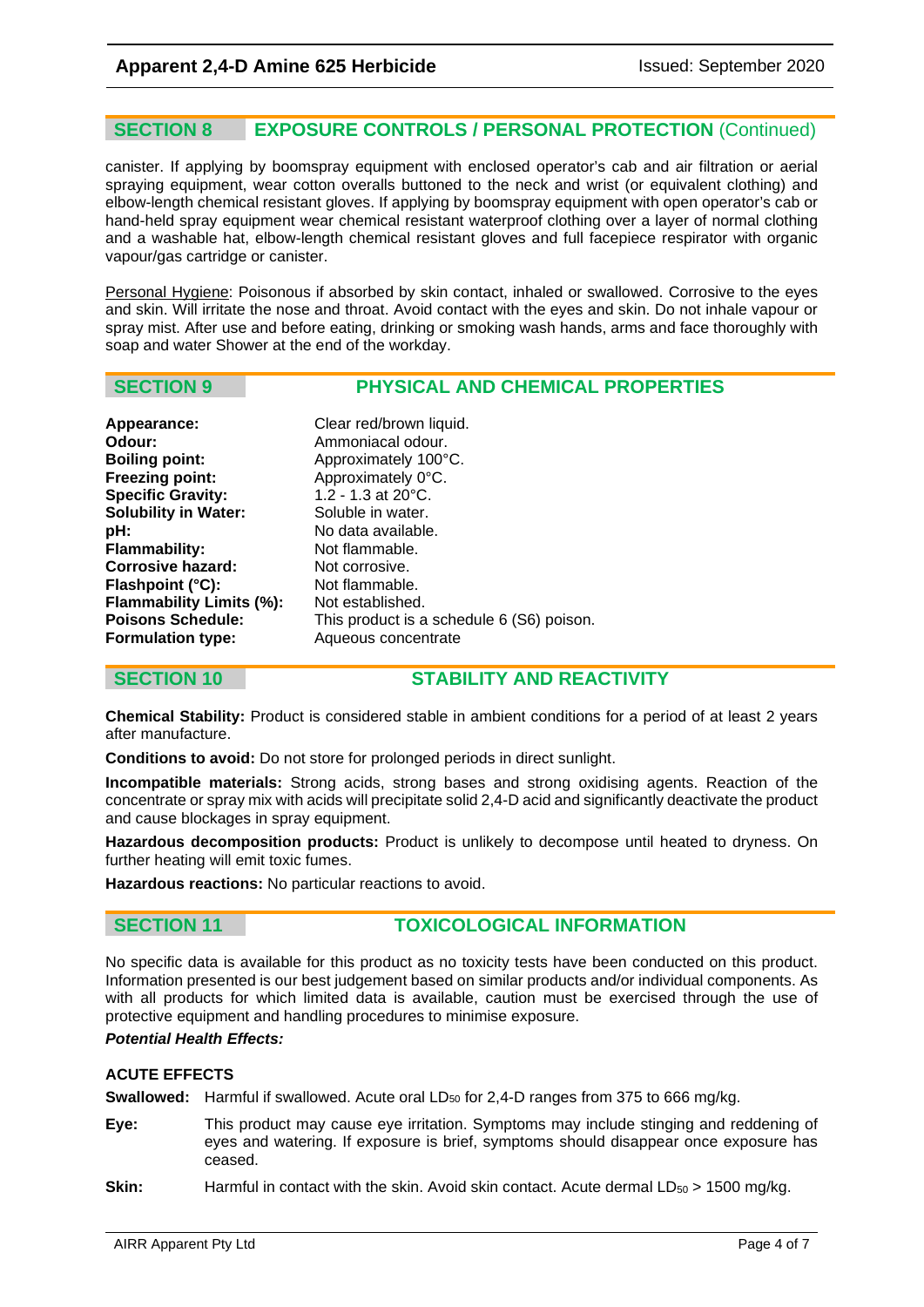### **SECTION 11 TOXICOLOGICAL INFORMATION** (Continued)

**Inhaled:** Harmful by inhalation, and is an inhalation irritant. Symptoms may include headache, irritation of nose and throat and increased secretion of mucous in the nose and throat. Other symptoms may also become evident, but they should disappear after exposure has ceased.

#### **Long Term Exposure:**

**Chronic toxicity:** Rats given high amounts of 2,4-D in the diet for 2 years showed no adverse effects. Dogs fed lower amounts in their food for 2 years died, probably because dogs do not excrete organic acids efficiently. A human given a total of 16.3 g in 32 days therapeutically, lapsed into a stupor and showed signs of incoordination, weak reflexes, and loss of bladder control.

**Reproductive effects:** High levels of 2,4-D administered orally to pregnant rats did not cause any adverse effects. The evidence suggests that if 2,4-D causes reproductive effects in animals, this only occurs at very high doses. Thus reproductive problems associated with 2,4-D are unlikely in humans under normal circumstances.

**Teratogenic effects:** 2,4-D may cause birth defects at high doses. Rats fed 150 mg/kg/day on days 6 to 15 of pregnancy had offspring with increased skeletal abnormalities. This suggests that 2,4-D exposure is unlikely to be teratogenic in humans at expected exposure levels.

**Mutagenic effects:** 2,4-D was found to be non-mutagenic in most systems. 2,4-D did not damage DNA in human lung cells. However, one study found significant effects occurred in chromosomes in cultured human cells at low exposure levels. The data suggest that 2,4-D is not mutagenic or has low mutagenic potential.

**Carcinogenic effects:** 2,4-D fed to rats for 2 years caused an increase in malignant tumours. Female mice given a single injection of 2,4-D developed cancer (reticulum-cell sarcomas). In humans, a variety of studies give conflicting results. Several studies suggest an association of 2,4-D exposure with cancer. An increased occurrence of non-Hodgkin's lymphoma was found among a Kansas and Nebraska farm population associated with the spraying of 2,4-D. Other studies done in New Zealand, Washington, New York, Australia, and on Vietnam veterans from the U.S. were all negative. There remains considerable controversy about the methods used in the various studies and their results. Thus, the carcinogenic status of 2,4-D is not clear.

**Organ toxicity:** Most symptoms of 2,4-D exposure disappear within a few days, but there is a report of liver dysfunction from long-term exposure.

**Fate in humans and animals:** The absorption of 2,4-D is almost complete in mammals after ingestion and nearly all of the dose is excreted in the urine. 2,4-D is readily absorbed through the skin and lungs. Men given 5 mg/kg excreted about 82% of the dose as unchanged 2,4-D. The half-life is between 10 and 20 hours in living organisms. There is no evidence that 2,4-D accumulates to significant level in mammals or in other organisms.

### **SECTION 12 ECOLOGICAL INFORMATION**

**Environmental Toxicology:** This product is biodegradable. It will not accumulate in the soil or water or cause long term problems. 2,4-D is harmful to wildfowl and slightly to moderately toxic to birds. The LD<sub>50</sub> is 1000 mg/kg in mallards, 272 mg/kg in pheasants, and 668 mg/kg in quail and pigeons. Limited studies indicate a half-life of less than 2 days in fish and oysters. Concentrations of 10 mg/L for 85 days did not adversely affect the survival of adult dungeness crabs. For immature crabs, the 96-hour LC<sub>50</sub> is greater than 10 mg/L, indicating that 2,4-D is only slightly toxic. Brown shrimp showed a small increase in mortality at exposures of 2 mg/L for 48 hours. Moderate doses of 2,4-D severely impaired honeybees brood production. At lower levels of exposure, exposed bees lived significantly longer than the controls. The honeybee  $LD_{50}$  is 0.0115 mg/bee.

#### **Environmental Fate:**

2,4-D has low soil persistence. The half-life in soil is less than 7 days. Soil microbes are primarily responsible for its breakdown. In aquatic environments, microorganisms readily degrade 2,4-D. Rates of breakdown increase with increased nutrients, sediment load, and dissolved organic carbon. Under oxygenated conditions the half-life is 1 week to several weeks. 2,4-D interferes with normal plant growth processes. Uptake of the compound is through leaves, stems, and roots. Breakdown in plants is by a variety of biological and chemical pathways. 2,4-D is toxic to most broad leaf crops especially cotton, tomatoes, beets, and fruit trees.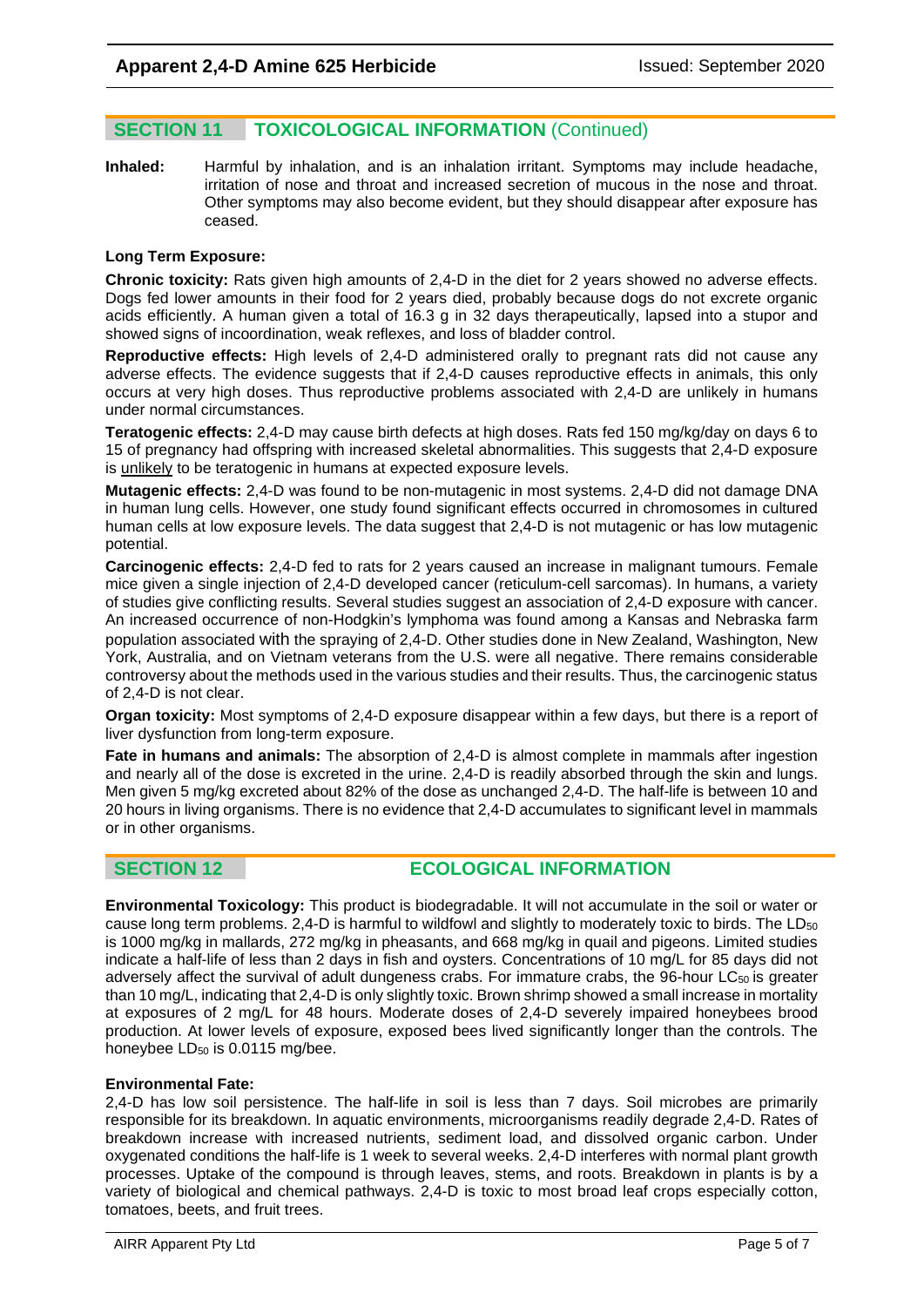**SECTION 13 DISPOSAL CONSIDERATIONS**

**Spills and Disposal:** Persons involved in cleanup require adequate skin protection - see Section 8. Keep material out of streams and sewers. Dispose of drummed wastes, including decontamination solution in accordance with the requirements of Local or State Waste Management Authorities. In rural areas contact ChemClear [http://www.chemclear.com.au](http://www.chemclear.com.au/) for help with collection of unwanted rural chemicals.

Ideally the product should be used for its intended purpose. If there is a need to dispose of the product, approach local authorities who hold periodic collections of unwanted chemicals (ChemClear®).

**Disposal of empty containers:** Triple-rinse containers before disposal. Add rinsings to spray tank. Do not dispose of undiluted chemicals on site. If recycling, replace cap and return clean containers to recycler or designated collection point. If not recycling, break, crush, or puncture and deliver empty packaging to an approved waste management facility. If an approved waste management facility is not available, bury the empty packaging 500 mm below the surface in a disposal pit specifically marked and set up for this purpose, clear of waterways, desirable vegetation and tree roots, in compliance with relevant local, state or territory government regulations. Do not burn empty containers or product.

### **SECTION 14 TRANSPORT INFORMATION**

**Road & Rail Transport:** This product is not classified as a Dangerous Goods under the Australian Code for the Transport of Dangerous Goods by Road and Rail. Not classified as a Dangerous Good for marine or air transport.

This product is a Schedule 6 Poison (S6) and must be stored, transported and sold in accordance with the relevant Health Department regulations.

### **SECTION 15 REGULATORY INFORMATION**

Under the Standard for Uniform Scheduling of Medicines and Poisons (SUSMP), this product is a schedule 6 poison.

This product is registered with the Australian Pesticides and Veterinary Medicines Authority. APVMA number 62550

This product is classified as a Hazardous Substance under the criteria of Safe Work Australia. Xn: Harmful, Xi: Irritant.

This product is not classified as a Dangerous Good according to the ADG Code ( $7^{\mathsf{th}}$  Ed).

This product is classified as a Dangerous Good according to International Maritime Dangerous Goods (IMDG) Code and the International Air Transport Association (IATA).

*Requirements concerning special training:* 

Check State or Territory regulations that require people who use pesticides in their job or business to have training in the application of the materials.

### **SECTION 16 OTHER INFORMATION**

Issue Date: 27 October 2021. Valid for 5 years till 27 October 2026. (5 year update).

Key to abbreviations and acronyms used in this SDS:

ADG Code Australian Dangerous Goods Code (for the transport of dangerous goods by Road and Rail).

Ataxia: Inability to control the coordinate movements of the muscles.

Bradycardia: Is a resting heart rate of under 60 beats per minute (adults).<br>Clonic: An abnormality in neuromuscular activity characterized by

An abnormality in neuromuscular activity characterized by rapidly alternating muscular contraction and relaxation.

Carcinogen An agent which is responsible for the formation of a cancer.

Genotoxic Capable of causing damage to genetic material, such as DNA.

LD<sub>50</sub>: Median Lethal Dose. A statistically derived single dose of a substance that can be expected to cause death in 50% of dosed animals.

Mutagenic: Capable of inducing a genetic mutation in an organism.

Oedema: Accumulation of fluid in tissues.